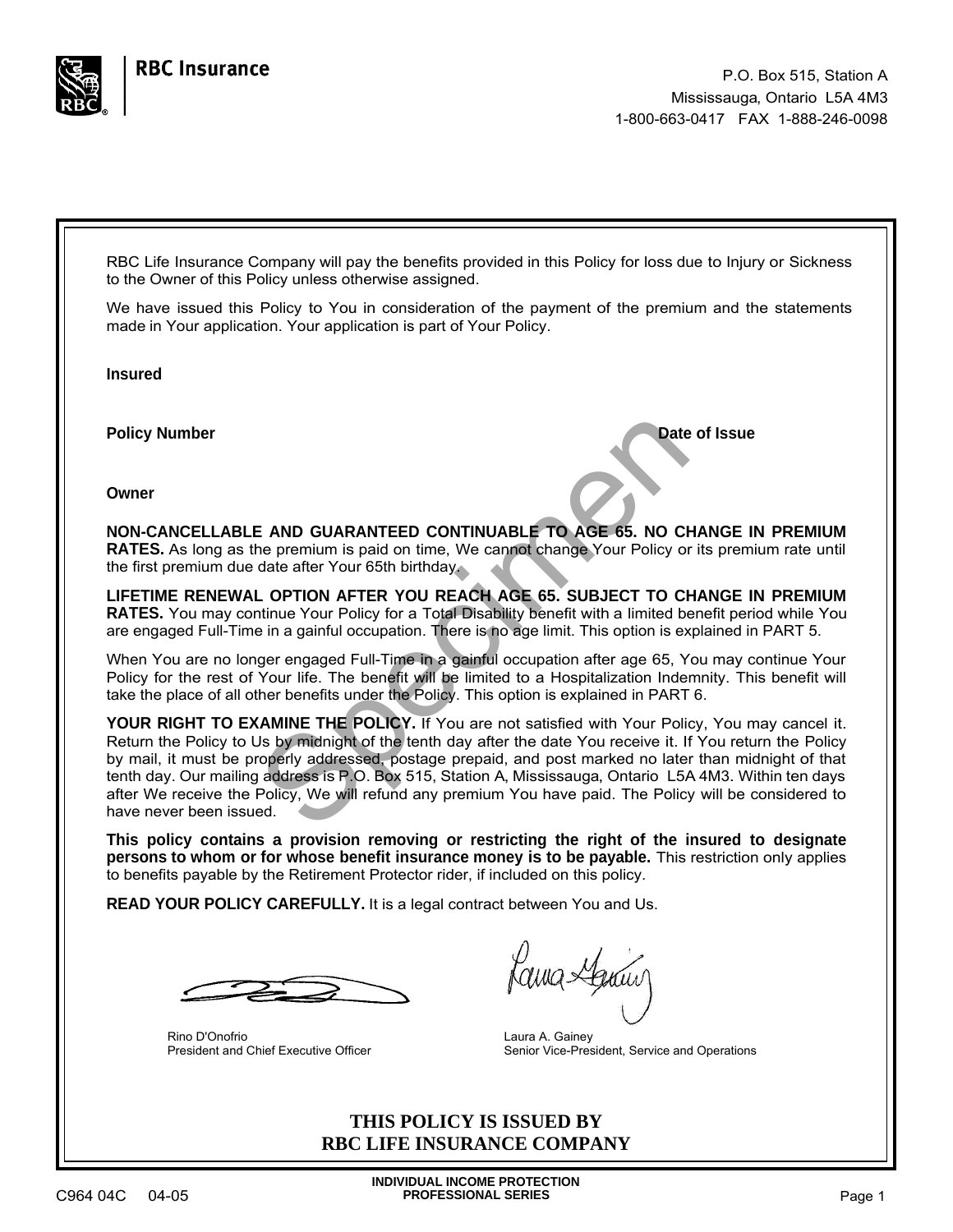### **TABLE OF CONTENTS**

## Page

| Part 6 - Renewal Option After Age 65 If Not Employed — Hospitalization Indemnity Benefit 12 |  |
|---------------------------------------------------------------------------------------------|--|
|                                                                                             |  |
|                                                                                             |  |
|                                                                                             |  |
|                                                                                             |  |
|                                                                                             |  |
|                                                                                             |  |
|                                                                                             |  |

Seit

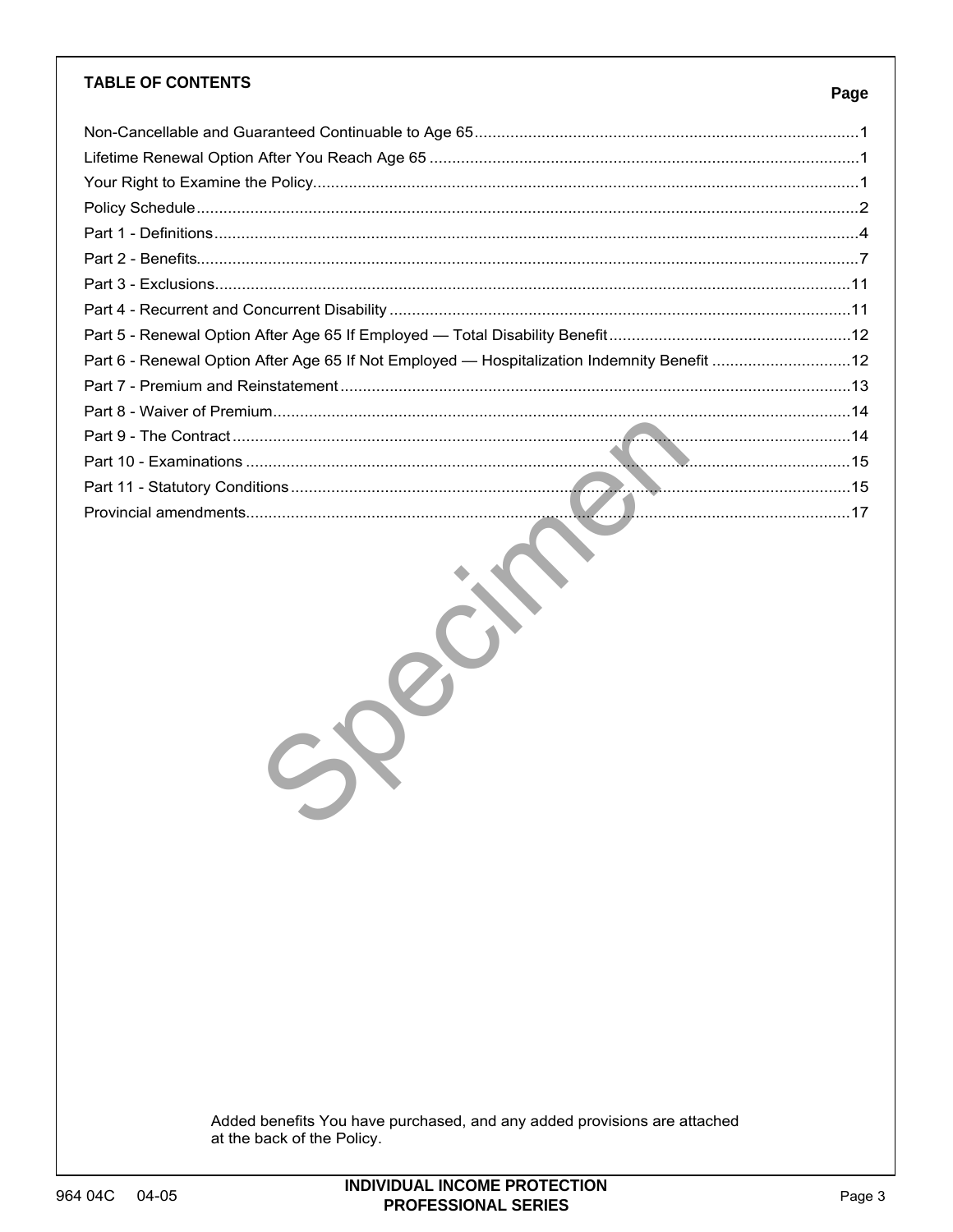# <span id="page-2-0"></span>**PART 1 DEFINITIONS**

THE FOLLOWING WORDS HAVE SPECIAL MEANINGS. THEY ARE IMPORTANT TO DESCRIBING YOUR RIGHTS AND OUR RIGHTS UNDER THE POLICY. REFER BACK TO THESE MEANINGS AS YOU READ YOUR POLICY.

- **1.1 "Policy"** means the legal contract between You and Us. This Policy, the application, the Policy Schedule, and any attached papers that We call riders, amendments, or endorsements make up the entire contract between You and Us.
- **1.2 "You"** and **"Your"** refer to the Insured named in the Policy Schedule.
- **1.3 "We"** , **"Us"** and **"Our"** refer to RBC Life Insurance Company. Our mailing address is P.O. Box 515, Station A, Mississauga, Ontario L5A 4M3.
- **1.4 "Date of Issue"** means the date that the Policy becomes effective. It is shown on the Policy Schedule.
- **1.5 "Injury"** means accidental bodily injury sustained after the Date of Issue and while Your Policy is in force.
- **1.6 "Sickness"** means sickness or disease which first manifests itself after the Date of Issue and while Your Policy is in force.
- **1.7 "Physician"** means any licensed practitioner of the healing arts practicing within the scope of his or her license. If Your Disability is caused by a Mental Disorder and/or Substance Use Disorder, the Physician must be a licensed psychiatrist or licensed psychologist. A Physician must be a person other than You.
- **1.8 "Physician's Care"** means the regular and personal care of a Physician which under prevailing medical standards is appropriate for the condition causing the Disability.
- The Policy Schedule.<br>
Secretarial bodily injury sustained after the Date of<br>
Your Policy is in force.<br>
eans sickness or disease which first manifests itself<br>
of Issue and while Your Policy is in force.<br>
neans any licensed **1.9 "Mental Disorder and/or Substance Use Disorder"** means any disorder classified in the Diagnostic and Statistical Manual of Mental Disorders published by the American Psychiatric Association (APA). Such disorders include psychotic, emotional or behavioural disorders and disorders related to substance abuse or dependency. If that Manual is discontinued, We will use the replacement chosen by the APA.
- **1.10 "Monthly Earnings"** If You own any portion of any business or profession Your "Monthly Earnings" means:
	- a. Your share of income earned by any business or profession due to Your personal activities;
	- b. Less Your share of business expenses which are deductible for Federal income tax purposes;
	- c. Plus Your salary and any contributions to a pension or profit sharing plan made on Your behalf.

From any other source of employment, "Monthly Earnings" means Your salary, fees, commissions and bonuses and any other income earned for services performed.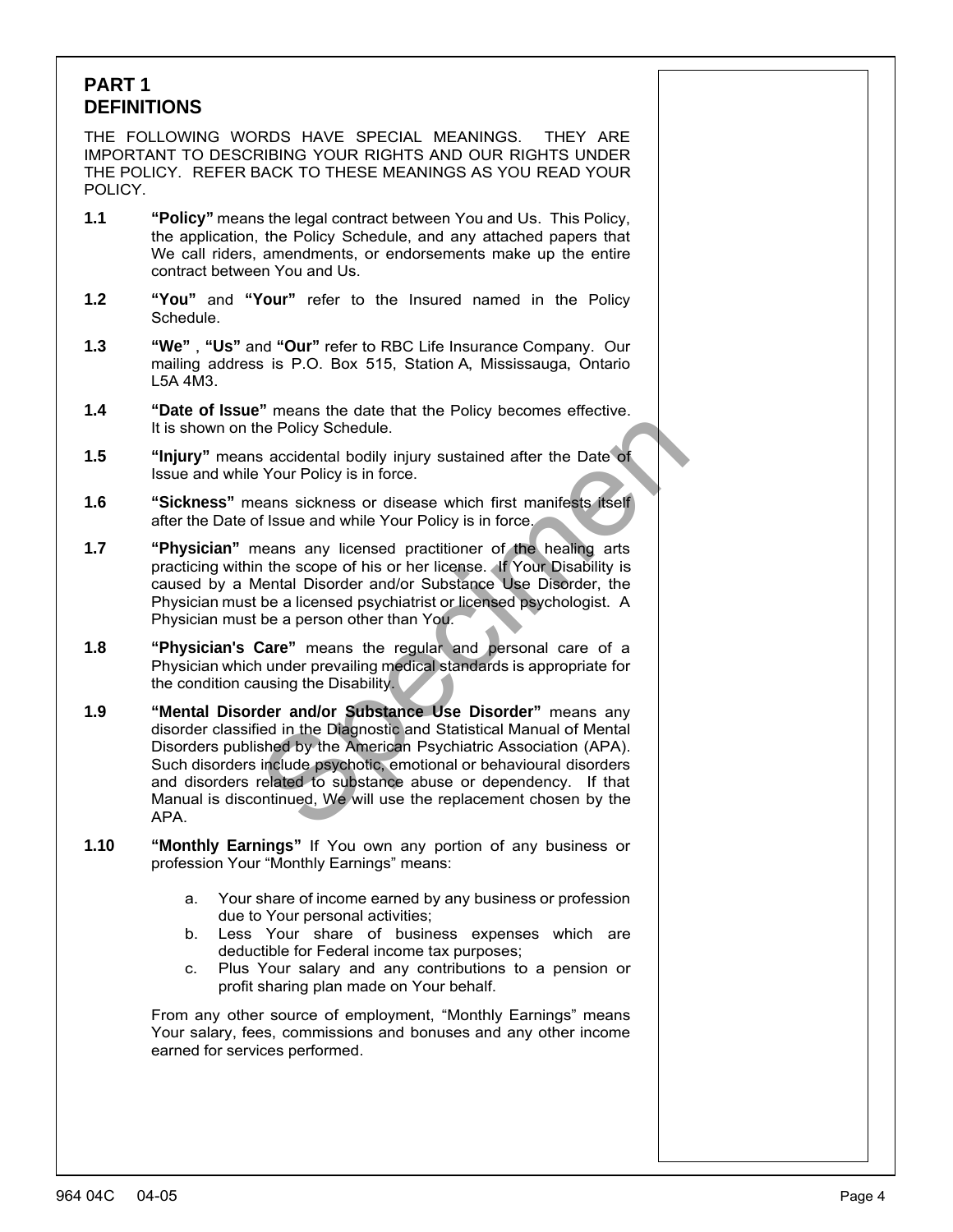|      | "Monthly Earnings" does not include:                                                                                                                                                                                                                                                                                                                                                                                                                                                                                                                                                                                                                                                                                                                                                                                                                                               |
|------|------------------------------------------------------------------------------------------------------------------------------------------------------------------------------------------------------------------------------------------------------------------------------------------------------------------------------------------------------------------------------------------------------------------------------------------------------------------------------------------------------------------------------------------------------------------------------------------------------------------------------------------------------------------------------------------------------------------------------------------------------------------------------------------------------------------------------------------------------------------------------------|
|      | Income from deferred compensation plans, disability<br>а.<br>policies, or retirement plans; or<br>Income not derived from Your vocational activities.<br>b.                                                                                                                                                                                                                                                                                                                                                                                                                                                                                                                                                                                                                                                                                                                        |
|      | You may use the cash or accrual method of accounting for revenues<br>in calculating Your Monthly Earnings, but You must use the same<br>method each month and You must use the same method to calculate<br>Your Prior Earnings.                                                                                                                                                                                                                                                                                                                                                                                                                                                                                                                                                                                                                                                    |
| 1.11 | "Prior Earnings" means the greater of:<br>Your average Monthly Earnings for any six consecutive<br>а.<br>calendar months during the 24 month period immediately<br>before Your Disability began, but in no event can Your<br>average Monthly Earnings for those 6 consecutive calendar<br>months be greater than 125 percent of Your average<br>Monthly Earnings from Your business or profession's last<br>fiscal year ending prior to the date Your Disability began; or<br>Your average Monthly Earnings from Your business or<br>b.<br>profession's last fiscal year ending prior to the date Your<br>Disability began; or<br>Your highest average Monthly Earnings from any two<br>C.<br>successive fiscal years during the last three fiscal years<br>ending just before Your Disability began. The two years<br>selected must occur after the Date of Issue of Your Policy. |
|      | On each Review Date We will make an inflation adjustment to Your<br>Prior Earnings. We will multiply Your Prior Earnings by the CPI<br>Factor. The resulting inflation-adjusted amount of Your Prior<br>Earnings will be used until the next Review Date to calculate<br>Residual Disability benefits and Recovery benefits after Residual<br>Disability.                                                                                                                                                                                                                                                                                                                                                                                                                                                                                                                          |
|      | The inflation adjustment will not apply once the Disability ends. It will<br>apply to a Recurrent Disability deemed continuous under the<br>Recurrent Disability section of Your Policy.                                                                                                                                                                                                                                                                                                                                                                                                                                                                                                                                                                                                                                                                                           |
|      | You may use the cash or accrual method of accounting for revenues<br>in calculating Your Prior Earnings, but You must use the same<br>method each month and You must use the same method in<br>calculating Your Monthly Earnings.                                                                                                                                                                                                                                                                                                                                                                                                                                                                                                                                                                                                                                                  |
|      | "Loss of Earnings" for any month means Your Prior Earnings minus<br>Your Monthly Earnings for the month in which You claim a Residual<br>Disability benefit or Recovery benefit after Residual Disability. Your<br>Loss of Earnings must be directly due to the Injury or Sickness<br>causing the Disability.                                                                                                                                                                                                                                                                                                                                                                                                                                                                                                                                                                      |
|      | If Your Loss of Earnings for any month is 80% or more of Your Prior<br>Earnings, We will deem Your loss of Earnings to be 100% of Your<br>Prior Earnings.                                                                                                                                                                                                                                                                                                                                                                                                                                                                                                                                                                                                                                                                                                                          |
| 1.13 | "CPI" means the "All Items" Consumer Price Index. It is published<br>by Statistics Canada. If this index is discontinued or if the method for<br>computing it is materially changed, We may choose another index.<br>We will choose an index which in Our opinion would most accurately<br>reflect the rate of change in the cost of living in Canada. CPI will<br>then mean that new index.                                                                                                                                                                                                                                                                                                                                                                                                                                                                                       |
| 1.14 | "Review Date" means the annual date that occurs after each<br>successive twelve-month period of continuous Disability while Your<br>disability continues. No Review Date will occur on or after Your 65th<br>birthday.                                                                                                                                                                                                                                                                                                                                                                                                                                                                                                                                                                                                                                                             |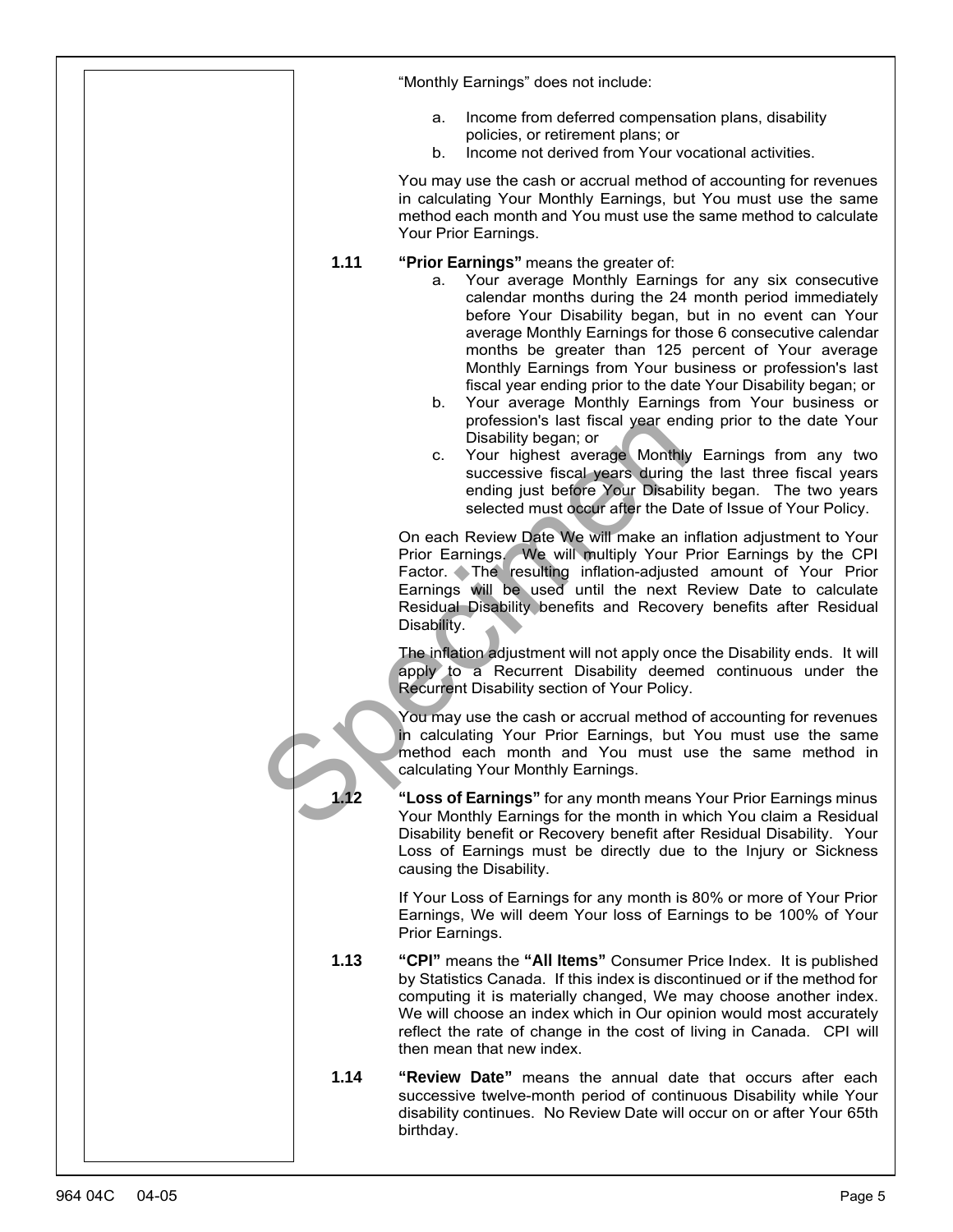- **1.15 "Index Month"** means the calendar month four months prior to the calendar month in which a Review Date occurs. The first Index Month for any Disability will be the calendar month four months prior to the month in which Your Disability began.
- **1.16 "CPI Change"** means the result of a computation We will make as of each Review Date. We will divide the CPI for the most recent Index Month by the CPI for the Index Month prior to the most recent Index Month. The CPI Change will never be less than 1.02 and will never exceed 1.10.
- **1.17 "CPI Factor"** means the result of the CPI Change as of the current Review Date multiplied by the CPI Change for each prior Review Date occurring since the Disability began. The CPI Factor as of the first Review Date will equal the CPI Change as of that Review Date. A CPI Factor is determined as of each Review Date while Disability continues.
- **1.18 "Your Occupation"** means the occupation or occupations in which You are regularly engaged at the time You become Disabled.
- **1.19 "Total Disability"** means that:
	- a. Due directly to Injury or Sickness You are unable to perform the important duties of Your Occupation; and
	- b. You are not engaged in any gainful occupation; and
	- ty" means that:<br>
	directly to Injury or Sickness You are unable to<br>
	mm the important duties of Your Occupation; and<br>
	are not engaged in any gainful occupation; and<br>
	are not engaged in any gainful occupation; and<br>
	are receiv c. You are receiving Physician's Care. We may waive this requirement from time to time if We receive written proof acceptable to Us that further Physician's Care would be of no benefit to You.

### **1.20 "Partial Disability"** means that:

- a. You are not Totally Disabled; and
- b. You are engaged in Your occupation or any gainful occupation; and
- c. Due directly to continuing Injury or Sickness, You are unable to perform either:
	- i. one or more important duties of Your Occupation; or
	- ii. the important duties of Your Occupation at least one-half of the time normally required; and
- d. You are receiving Physician's Care. We may waive this requirement from time to time if We receive written proof acceptable to Us that further Physician's Care would be of no benefit to You.

## **1.21 "Residual Disability"** means that:

- a. You are not Totally Disabled; and
- b. You are engaged in Your occupation or any gainful occupation; and
- c. Due directly to Injury or Sickness, You are unable to earn more than 80% of Your Prior Earnings; and
- d. You are receiving Physician's Care. We may waive this requirement from time to time if We receive written proof acceptable to Us that further Physician's Care would be of no benefit to You.
- **1.22 "Disability"** or **"Disabled"** refers to a continuous period of Total or Partial or Residual Disability as defined in the Policy.
- **1.23 "Commencement Date"** is the day shown on the Policy Schedule when benefits begin during a continuous period of Disability. Periods of Disability from the same or related causes, separated by 12 months or less, will be accumulated and deemed to be continuous in order to determine the Commencement Date.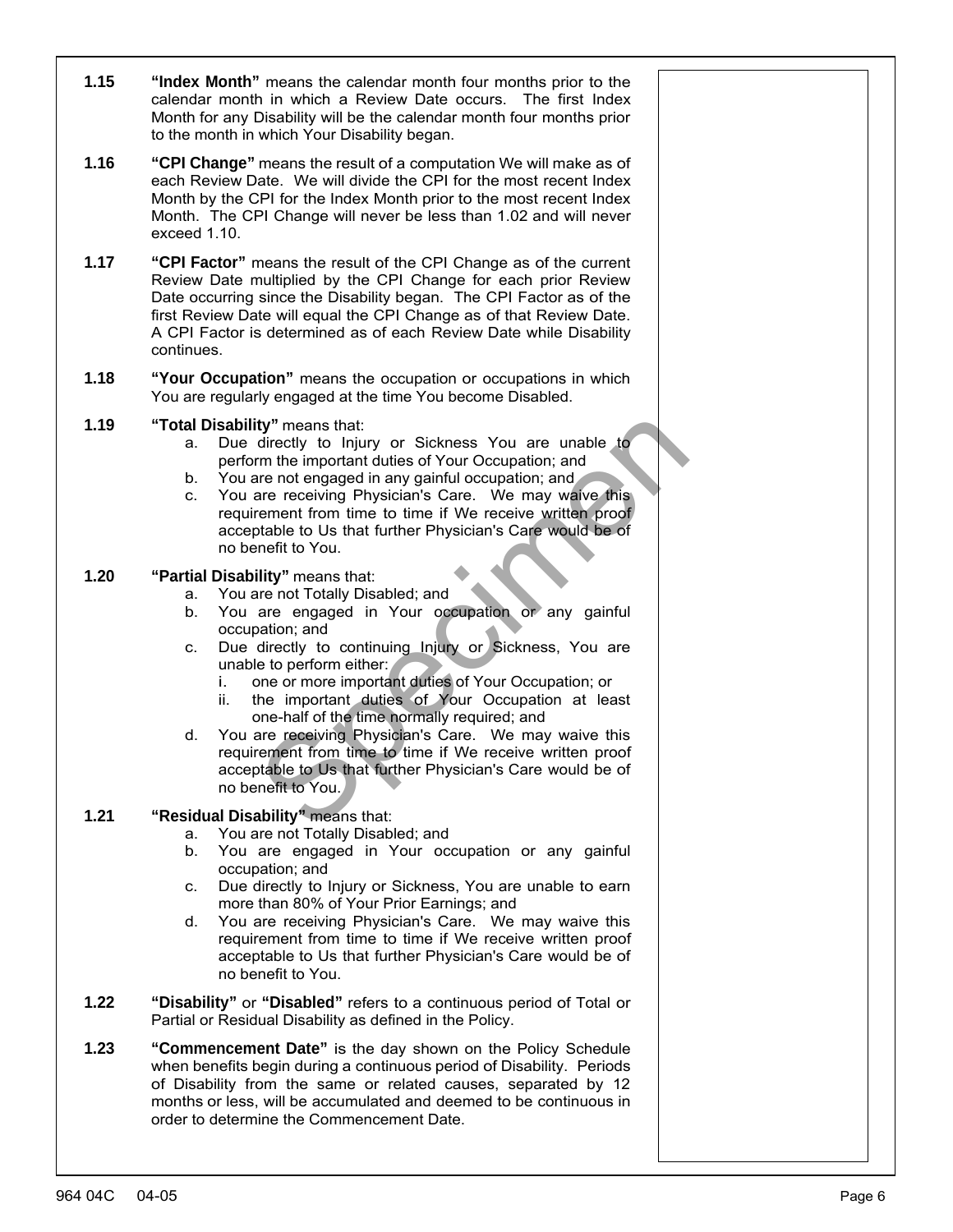<span id="page-5-0"></span>

|                                                          | 1.24<br>"Maximum Benefit Period" is the longest period of time We will pay<br>benefits during any Disability. It is shown on the Policy Schedule.                                                                                                                                                                                                                    |  |
|----------------------------------------------------------|----------------------------------------------------------------------------------------------------------------------------------------------------------------------------------------------------------------------------------------------------------------------------------------------------------------------------------------------------------------------|--|
|                                                          | But for any Maximum Benefit Period other than lifetime, We will not<br>pay Disability benefits, in any event, beyond the later of:                                                                                                                                                                                                                                   |  |
|                                                          | Your 65th birthday; or<br>а.                                                                                                                                                                                                                                                                                                                                         |  |
|                                                          | if Disability occurs prior to age 75, the date on which<br>b.<br>- i.<br>24 months of benefits have been paid; or                                                                                                                                                                                                                                                    |  |
|                                                          | ii.<br>if Disability occurs at or after age 75, the date on<br>which 12 months of benefits have been paid.                                                                                                                                                                                                                                                           |  |
|                                                          | Also, in no event will We pay Partial Disability benefits or Residual<br>Disability benefits beyond Your 65th birthday unless Partial Disability<br>or Residual Disability begins within 3 months of Your 65th birthday.<br>In that case, We will pay the benefit for a period not to exceed<br>3 months while You remain Partially Disabled or Residually Disabled. |  |
|                                                          | 1.25<br>"Full-Time" means at least thirty hours per week, on a regular basis<br>at Your usual place of business or employment.                                                                                                                                                                                                                                       |  |
|                                                          |                                                                                                                                                                                                                                                                                                                                                                      |  |
|                                                          | <b>PART 2</b><br><b>BENEFITS</b>                                                                                                                                                                                                                                                                                                                                     |  |
|                                                          |                                                                                                                                                                                                                                                                                                                                                                      |  |
|                                                          | <b>TOTAL DISABILITY BENEFIT</b><br>2.1                                                                                                                                                                                                                                                                                                                               |  |
| What is the Total<br><b>Disability benefit?</b>          | We periodically will pay a Total Disability benefit during Your continuous Total<br>Disability. The monthly amount We will pay is the Maximum Monthly Amount<br>shown on the Policy Schedule.                                                                                                                                                                        |  |
|                                                          | This benefit will begin on the Commencement Date. We will continue to pay it<br>while You remain Totally Disabled, but in no event will We pay beyond the<br>Maximum Benefit Period. For periods of less than a month, We will pay a pro<br>rata portion of the Maximum Monthly Amount for each day of Disability.                                                   |  |
|                                                          | <b>PARTIAL DISABILITY BENEFIT</b><br>$2.2^{\circ}$                                                                                                                                                                                                                                                                                                                   |  |
| <b>What is the Partial</b><br><b>Disability benefit?</b> | We periodically will pay a Partial Disability benefit during Your continuous<br>Partial Disability unless You have elected to receive Residual Disability<br>benefits instead.                                                                                                                                                                                       |  |
|                                                          | Your continuous Partial Disability must begin either:                                                                                                                                                                                                                                                                                                                |  |
|                                                          | From the date the Injury occurred or the Sickness began; or<br>а.<br>Immediately after a period of Total Disability due to the Injury or<br>b.<br>Sickness for which benefits are payable.                                                                                                                                                                           |  |
|                                                          | Your Partial Disability benefit will begin on the later of:                                                                                                                                                                                                                                                                                                          |  |
|                                                          | The Commencement Date for Disability benefits shown on Your<br>а.                                                                                                                                                                                                                                                                                                    |  |
|                                                          | Policy Schedule; or<br>The day after Total Disability ends.<br>b.                                                                                                                                                                                                                                                                                                    |  |
|                                                          | We will continue to pay a Partial Disability benefit while You remain Partially<br>Disabled and have not elected to receive Residual Disability benefits instead.<br>But in no event will We pay Partial Disability benefits beyond the Maximum<br>Benefit Period. For periods of less than a month, We will pay a pro rata<br>portion.                              |  |
|                                                          |                                                                                                                                                                                                                                                                                                                                                                      |  |
|                                                          |                                                                                                                                                                                                                                                                                                                                                                      |  |
|                                                          |                                                                                                                                                                                                                                                                                                                                                                      |  |
|                                                          |                                                                                                                                                                                                                                                                                                                                                                      |  |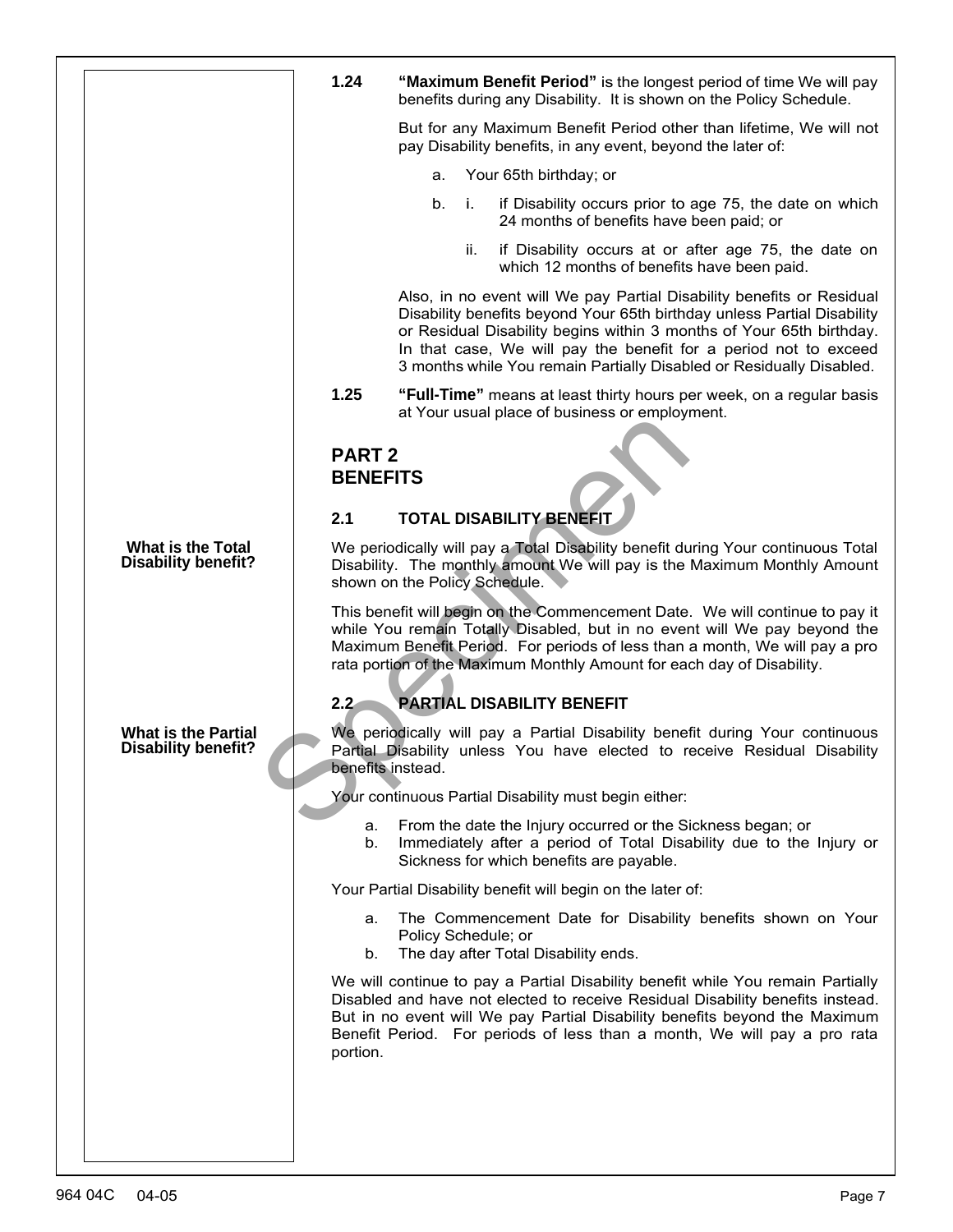| The monthly amount of Your Partial Disability benefit will be:                                                                                                                                                                                               |                                                                                 |
|--------------------------------------------------------------------------------------------------------------------------------------------------------------------------------------------------------------------------------------------------------------|---------------------------------------------------------------------------------|
| For the first 24 months of Partial Disability benefits, 50% of the<br>a.<br>Maximum Monthly Amount shown on Your Policy Schedule; and<br>Thereafter, 25% of the Maximum Monthly Amount shown on Your<br>b.<br>Policy Schedule.                               |                                                                                 |
| 2.3<br>ELECTION TO RECEIVE RESIDUAL DISABILITY BENEFITS<br><b>INSTEAD OF PARTIAL DISABILITY BENEFITS</b>                                                                                                                                                     |                                                                                 |
| At any time during Partial Disability, You may elect to receive Residual<br>Disability benefits instead of Partial Disability benefits, but You must be<br>Residually Disabled.                                                                              | <b>Can I switch from</b><br><b>Partial Disability</b><br>to Residual Disability |
| You only are entitled to make the election once and if You make the election, it<br>is final and cannot be reversed.                                                                                                                                         | benefits?                                                                       |
| Your election must be in writing and it will not be effective until received by Us<br>together with satisfactory written evidence of Your Monthly Earnings and Prior<br>Earnings.                                                                            |                                                                                 |
| We will not perform any calculation of Residual Disability benefits prior to<br>receiving a written election from You.                                                                                                                                       |                                                                                 |
| Whenever You make the election, We will pay the excess, if any, of:                                                                                                                                                                                          |                                                                                 |
| The Residual Disability benefits that would have been payable during<br>a.<br>the 12 months immediately prior to the election date; less<br>The Partial Disability benefits payable during the 12 months<br>b.<br>immediately prior to the election date.    |                                                                                 |
| 2.4<br><b>RESIDUAL DISABILITY BENEFIT</b>                                                                                                                                                                                                                    |                                                                                 |
| We periodically will pay a Residual Disability benefit during Your continuous<br>Residual Disability.                                                                                                                                                        | <b>What is the Residual</b><br><b>Disability benefit?</b>                       |
| Your continuous Residual Disability must begin either:                                                                                                                                                                                                       |                                                                                 |
| From the date the Injury occurred or the Sickness began; or<br>a.<br>Immediately after a period of Total Disability or Partial Disability due<br>b.<br>to Injury or Sickness for which benefits are payable.                                                 |                                                                                 |
| Your Residual Disability benefit will begin on the later of:                                                                                                                                                                                                 |                                                                                 |
| The Commencement Date for Disability benefits shown on Your<br>а.<br>Policy Schedule; or<br>The day after Total Disability ends; or<br>b.<br>The day that You elect to receive Residual Disability benefits instead<br>C.<br>of Partial Disability benefits. |                                                                                 |
| We will continue to pay a Residual Disability benefit while You remain<br>Residually Disabled, but in no event will We pay beyond the Maximum Benefit<br>Period. For periods of less than a month, We will pay a pro rata portion.                           |                                                                                 |
| The monthly amount of Your Residual Disability benefit will be:                                                                                                                                                                                              | How is the                                                                      |
| <b>Loss of Earnings</b><br>X Maximum Monthly Amount<br><b>Prior Earnings</b>                                                                                                                                                                                 | <b>Residual Disability</b><br>benefit calculated?                               |
| We may require written evidence of Your Monthly Earnings and Prior Earnings<br>satisfactory to Us including, but not limited to, true copies of income tax<br>returns, audited income and expense statements and employer's salary<br>statements.            |                                                                                 |
|                                                                                                                                                                                                                                                              |                                                                                 |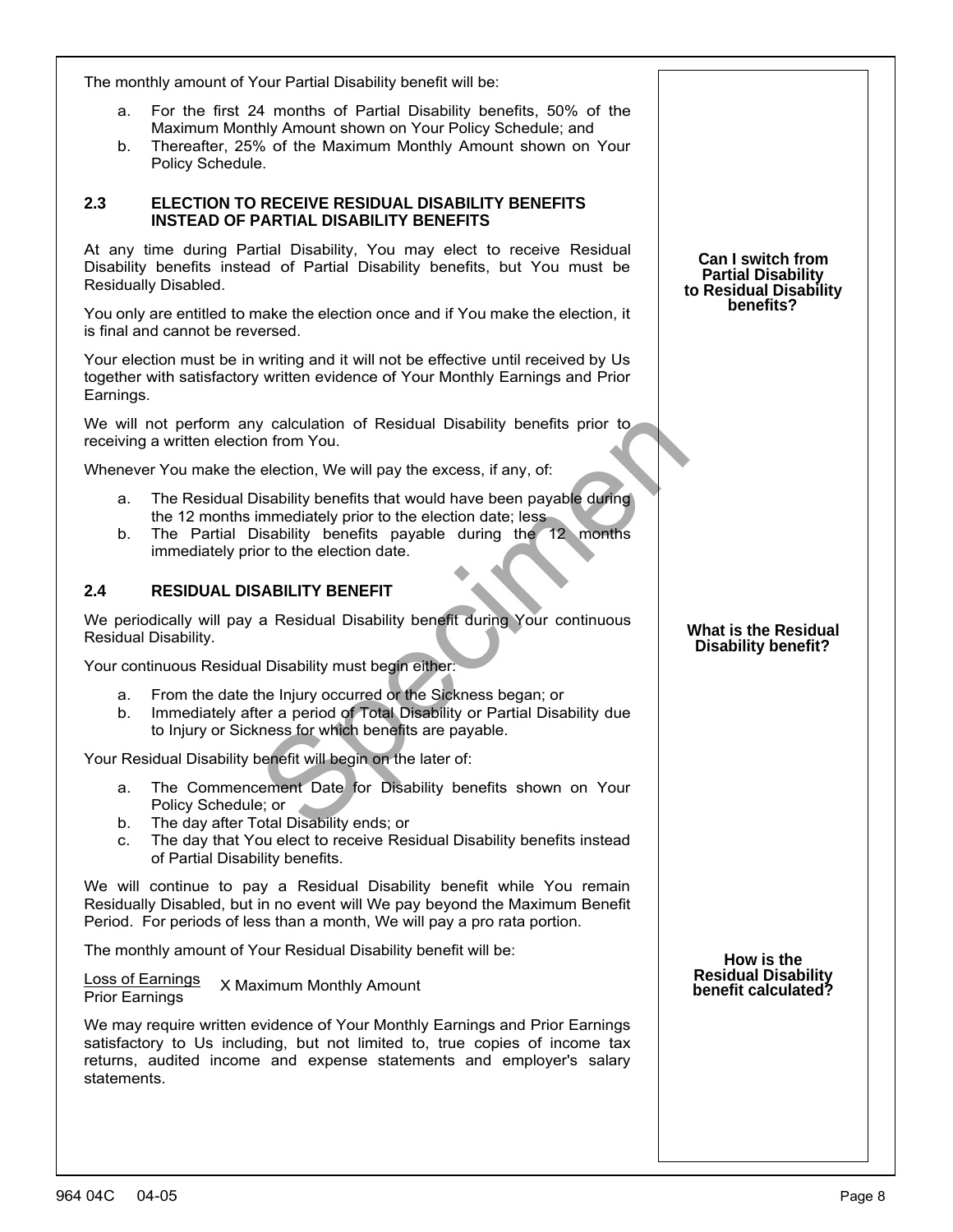|                                                                                             | 2.5                              | <b>RECOVERY BENEFIT</b>                                                                                                                                                                                                                                                                                             |
|---------------------------------------------------------------------------------------------|----------------------------------|---------------------------------------------------------------------------------------------------------------------------------------------------------------------------------------------------------------------------------------------------------------------------------------------------------------------|
| Can benefits be paid<br>if I no longer require<br>the care and treatment<br>of a Physician? |                                  | We will pay a Recovery benefit if, prior to age 65;                                                                                                                                                                                                                                                                 |
|                                                                                             | а.<br>b.                         | You engage in a gainful occupation immediately after the end of a<br>period of Total Disability or Residual Disability for which benefits are<br>payable and You incur a Loss of Earnings of at least 20%; or<br>You engage in a gainful occupation immediately after the end of a<br>period of Partial Disability. |
|                                                                                             |                                  | The monthly amount of Your Recovery benefit following Total Disability or<br>Residual Disability will equal:                                                                                                                                                                                                        |
|                                                                                             | <b>Prior Earnings</b>            | <b>Loss of Earnings</b><br>X Maximum Monthly Amount                                                                                                                                                                                                                                                                 |
|                                                                                             |                                  | The monthly amount of Your Recovery benefit following Partial Disability will be<br>the amount of Your last Partial Disability benefit.                                                                                                                                                                             |
|                                                                                             |                                  | We will pay Recovery benefits:                                                                                                                                                                                                                                                                                      |
|                                                                                             | а.<br>b.                         | For up to 4 consecutive months following Total Disability or Residual<br>Disability while You continue to incur a Loss of Earnings; or<br>For up to 2 consecutive months following Partial Disability;                                                                                                              |
|                                                                                             |                                  | but in no event will We pay Recovery benefits beyond the end of the Maximum<br>Benefit Period.                                                                                                                                                                                                                      |
|                                                                                             |                                  | If a Recovery benefit is payable for a period for which any other benefit is<br>payable under Your Policy:                                                                                                                                                                                                          |
|                                                                                             | a.<br>b.                         | We will pay only one benefit for that period; and<br>The benefit We will pay will be the greater of the benefits payable.                                                                                                                                                                                           |
|                                                                                             |                                  | The provision of Your Policy titled Waiver of Premium will apply to any period<br>for which a Recovery benefit is payable.                                                                                                                                                                                          |
|                                                                                             |                                  | 2.6 PRESUMPTIVE TOTAL DISABILITY BENEFIT                                                                                                                                                                                                                                                                            |
| <b>Can Total Disability</b><br>be automatically<br>assumed?                                 | а.<br>b.<br>C.<br>d.<br>е.<br>f. | If Injury or Sickness causes You to totally and irrecoverably lose:<br>Your power of speech; or<br>Your hearing in both ears; or<br>Your sight in both eyes; or<br>Use of both hands; or<br>Use of both feet; or<br>Use of one hand and one foot;                                                                   |
|                                                                                             |                                  | We will consider You to be Totally Disabled whether or not You are able to<br>work or require treatment by a Physician. We will pay Total Disability benefits<br>beginning on the Commencement Date for the Maximum Benefit Period shown<br>on the Policy Schedule.                                                 |
|                                                                                             |                                  |                                                                                                                                                                                                                                                                                                                     |
|                                                                                             |                                  |                                                                                                                                                                                                                                                                                                                     |
|                                                                                             |                                  |                                                                                                                                                                                                                                                                                                                     |
|                                                                                             |                                  |                                                                                                                                                                                                                                                                                                                     |
|                                                                                             |                                  |                                                                                                                                                                                                                                                                                                                     |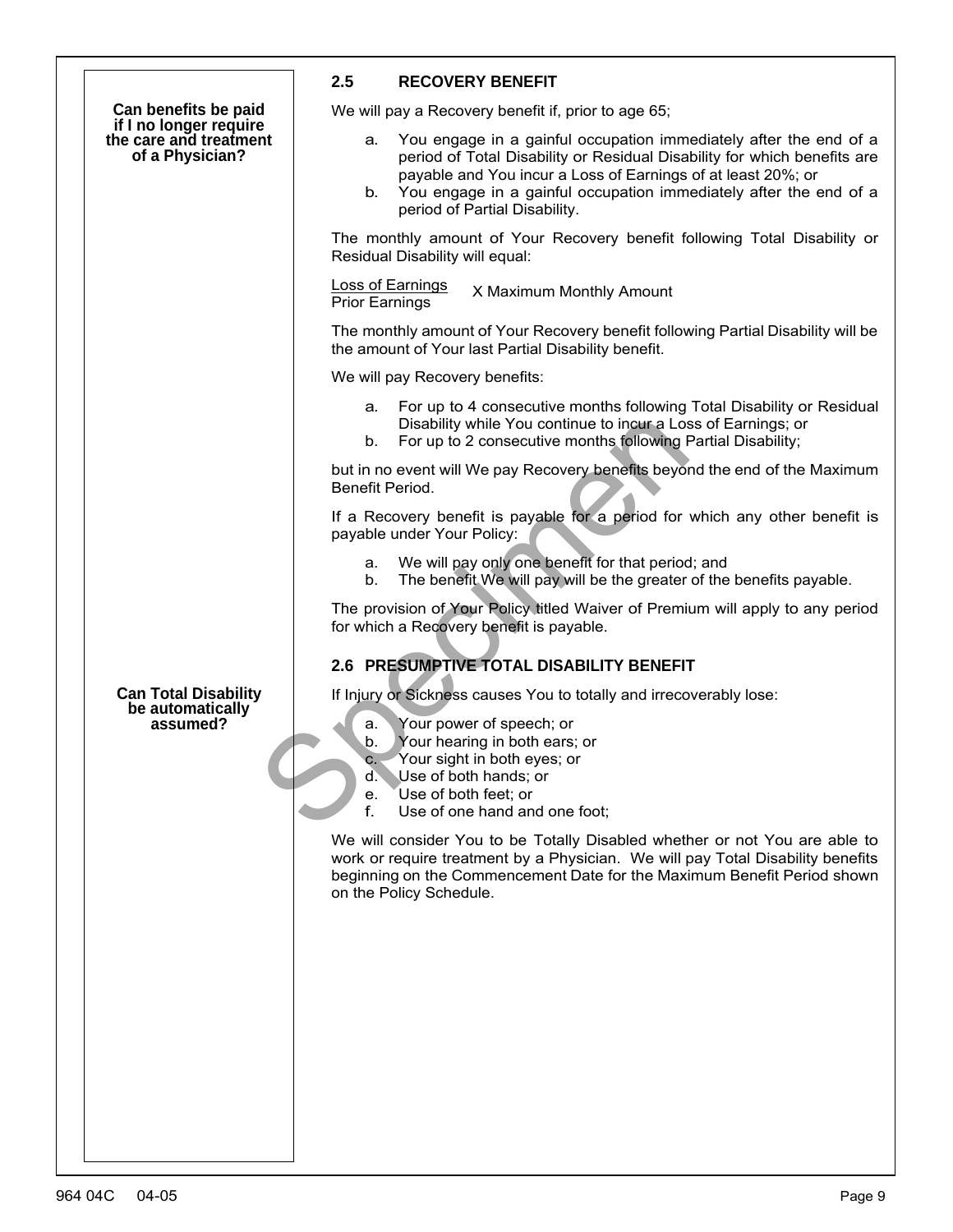| 2.7                                    | TOTAL DISABILITY BECAUSE OF COSMETIC OR TRANSPLANT<br><b>SURGERY</b>                                                                                                                                                                                                                                                                                                                     |                                                                                    |
|----------------------------------------|------------------------------------------------------------------------------------------------------------------------------------------------------------------------------------------------------------------------------------------------------------------------------------------------------------------------------------------------------------------------------------------|------------------------------------------------------------------------------------|
|                                        | If more than six months after the Date of Issue You become Totally Disabled<br>because You have surgery to:                                                                                                                                                                                                                                                                              | Is cosmetic or transplant<br>surgery covered?                                      |
| a.<br>b.                               | Improve Your appearance or correct disfigurement; or<br>Transplant part of Your body to someone else;                                                                                                                                                                                                                                                                                    |                                                                                    |
|                                        | We will consider You to be Totally Disabled due to Sickness.                                                                                                                                                                                                                                                                                                                             |                                                                                    |
| 2.8                                    | <b>SURVIVOR BENEFIT</b>                                                                                                                                                                                                                                                                                                                                                                  |                                                                                    |
| estate.                                | If You die prior to Your 65th birthday while receiving a Total Disability benefit,<br>We will pay a Survivor benefit equal to three times the Maximum Monthly<br>Amount payable at the time You die. We will pay the Survivor benefit to the<br>beneficiary designated by You, or failing any designated beneficiary, to Your                                                            | Is there a benefit<br>if I die?                                                    |
| 2.9                                    | <b>RETURN TO WORK ASSISTANCE BENEFIT</b>                                                                                                                                                                                                                                                                                                                                                 |                                                                                    |
|                                        | Regardless of whether or not the Commencement Date for Disability benefits<br>has been met, if due to Injury or Sickness You are not working or You are<br>working less than You may be able to work, We may provide You with<br>assistance in returning to work or in enhancing Your ability to work.                                                                                   | What type of services<br>may be available to<br>assist me in my<br>rehabilitation? |
|                                        | Our assistance may include, but will not necessarily be limited to, arranging<br>and/or paying for some or all of the costs of the following services:                                                                                                                                                                                                                                   |                                                                                    |
| а.<br>b.<br>С.<br>d.<br>е.<br>f.<br>g. | medical investigation and/or treatment;<br>physical rehabilitation;<br>psychiatric and/or psychological rehabilitation;<br>vocational evaluation;<br>education and/or occupational retraining;<br>job placement;<br>financial and/or business planning.                                                                                                                                  |                                                                                    |
|                                        | In addition, Our assistance may include, but will not necessarily be limited to,<br>arranging and/or paying for some or all of the costs of the following items used<br>to modify Your work-site:                                                                                                                                                                                        |                                                                                    |
| h.<br>i.<br>j.                         | ergonomic furniture and/or equipment;<br>mobility enhancing equipment; and<br>visual and/or audio equipment.                                                                                                                                                                                                                                                                             |                                                                                    |
|                                        | We will pay for the costs of these services and/or modifications if:                                                                                                                                                                                                                                                                                                                     |                                                                                    |
| а.<br>b.<br>c.                         | We have agreed, in writing, to do so before the costs are incurred;<br>We determine that the services will assist You adequately in<br>returning to work or enhancing Your ability to work; and,<br>You are not entitled to payment of the costs from any other sources.                                                                                                                 |                                                                                    |
|                                        | We may review Our funding of the services and/or modifications from time to<br>time and We may continue Our funding of them if We determine that they are<br>assisting You adequately in returning to work or enhancing Your ability to work.<br>We also may modify or withdraw Our funding of the services depending upon<br>Your participation and Your progress in returning to work. |                                                                                    |
|                                        |                                                                                                                                                                                                                                                                                                                                                                                          |                                                                                    |
|                                        |                                                                                                                                                                                                                                                                                                                                                                                          |                                                                                    |
|                                        |                                                                                                                                                                                                                                                                                                                                                                                          |                                                                                    |
|                                        |                                                                                                                                                                                                                                                                                                                                                                                          |                                                                                    |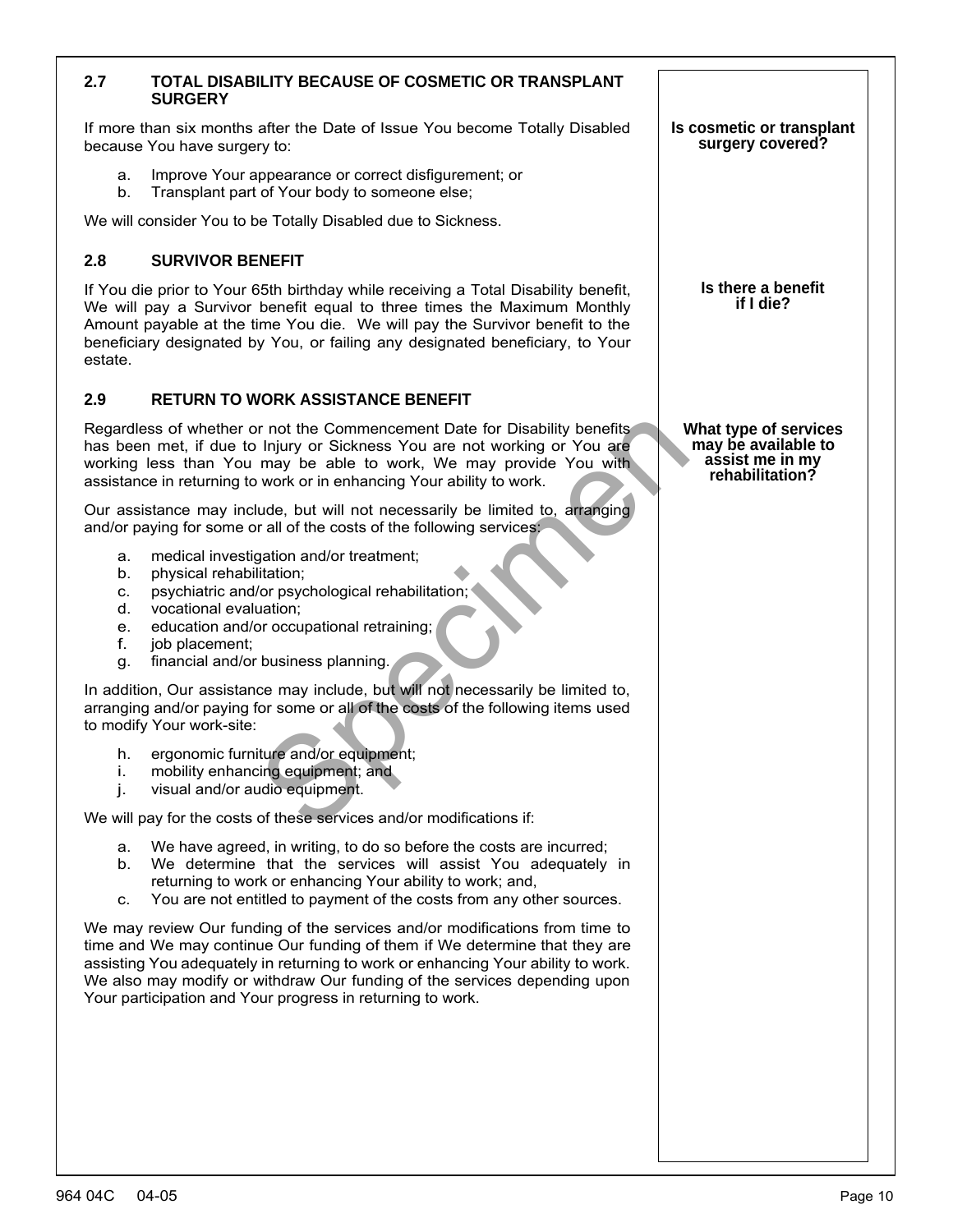<span id="page-9-1"></span><span id="page-9-0"></span>

|                                                                                   | <b>PART 3</b><br><b>EXCLUSIONS</b>                                                                                                                                                                                                                                                                                                                                                          |  |
|-----------------------------------------------------------------------------------|---------------------------------------------------------------------------------------------------------------------------------------------------------------------------------------------------------------------------------------------------------------------------------------------------------------------------------------------------------------------------------------------|--|
| <b>What if Disability</b>                                                         | We will not pay benefits:                                                                                                                                                                                                                                                                                                                                                                   |  |
| results from war, or normal<br>pregnancy, or during a<br>period of incarceration? | For Disability due to an act or accident of war, whether declared or<br>а.<br>undeclared; or<br>For normal pregnancy or childbirth, but We will cover Disabling<br>b.<br>complications of pregnancy or childbirth; or<br>During any period that You are incarcerated.<br>C.                                                                                                                 |  |
|                                                                                   | We will not pay benefits for:<br>Any Injury sustained, or,<br>а.<br>Any Sickness which first manifests itself,<br>b.<br>before Your Policy becomes effective or while Your Policy is not in force.                                                                                                                                                                                          |  |
|                                                                                   | We will not pay benefits unless You are Disabled as defined in the Policy.                                                                                                                                                                                                                                                                                                                  |  |
|                                                                                   | PART <sub>4</sub>                                                                                                                                                                                                                                                                                                                                                                           |  |
| RECURRENT AND CONCURRENT DISABILITY                                               |                                                                                                                                                                                                                                                                                                                                                                                             |  |
|                                                                                   | <b>RECURRENT DISABILITY</b><br>4.1                                                                                                                                                                                                                                                                                                                                                          |  |
| What if<br>a Disability recurs?                                                   | If after a period of Disability ends, You become Disabled again from the same<br>or related causes, We will consider Your Disability a continuation of the prior<br>period of Disability for the purposes of determining the Commencement Period<br>and Maximum Benefit Period. But if You become Disabled again after a period<br>of at least 12 consecutive months during which You have: |  |
|                                                                                   | Engaged Full-Time in a gainful occupation; and<br>а.<br>Performed all of the important duties thereof;<br>b.                                                                                                                                                                                                                                                                                |  |
|                                                                                   | We will consider Your Disability to be a new and separate Disability for the<br>purposes of determining the Commencement Period and the Maximum Benefit<br>Period.                                                                                                                                                                                                                          |  |
|                                                                                   | <b>CONCURRENT DISABILITY</b><br>4.2                                                                                                                                                                                                                                                                                                                                                         |  |
| <b>What if a Disability</b><br>is due to two causes<br>at the same time?          | If a Disability is caused by more than one Injury or Sickness, or from both, We<br>will pay benefits as if the Disability was caused by only one Injury or Sickness.                                                                                                                                                                                                                        |  |
|                                                                                   | We will not pay more than one Disability benefit for the same period.                                                                                                                                                                                                                                                                                                                       |  |
|                                                                                   |                                                                                                                                                                                                                                                                                                                                                                                             |  |
|                                                                                   |                                                                                                                                                                                                                                                                                                                                                                                             |  |
|                                                                                   |                                                                                                                                                                                                                                                                                                                                                                                             |  |
|                                                                                   |                                                                                                                                                                                                                                                                                                                                                                                             |  |
|                                                                                   |                                                                                                                                                                                                                                                                                                                                                                                             |  |
|                                                                                   |                                                                                                                                                                                                                                                                                                                                                                                             |  |
|                                                                                   |                                                                                                                                                                                                                                                                                                                                                                                             |  |
|                                                                                   |                                                                                                                                                                                                                                                                                                                                                                                             |  |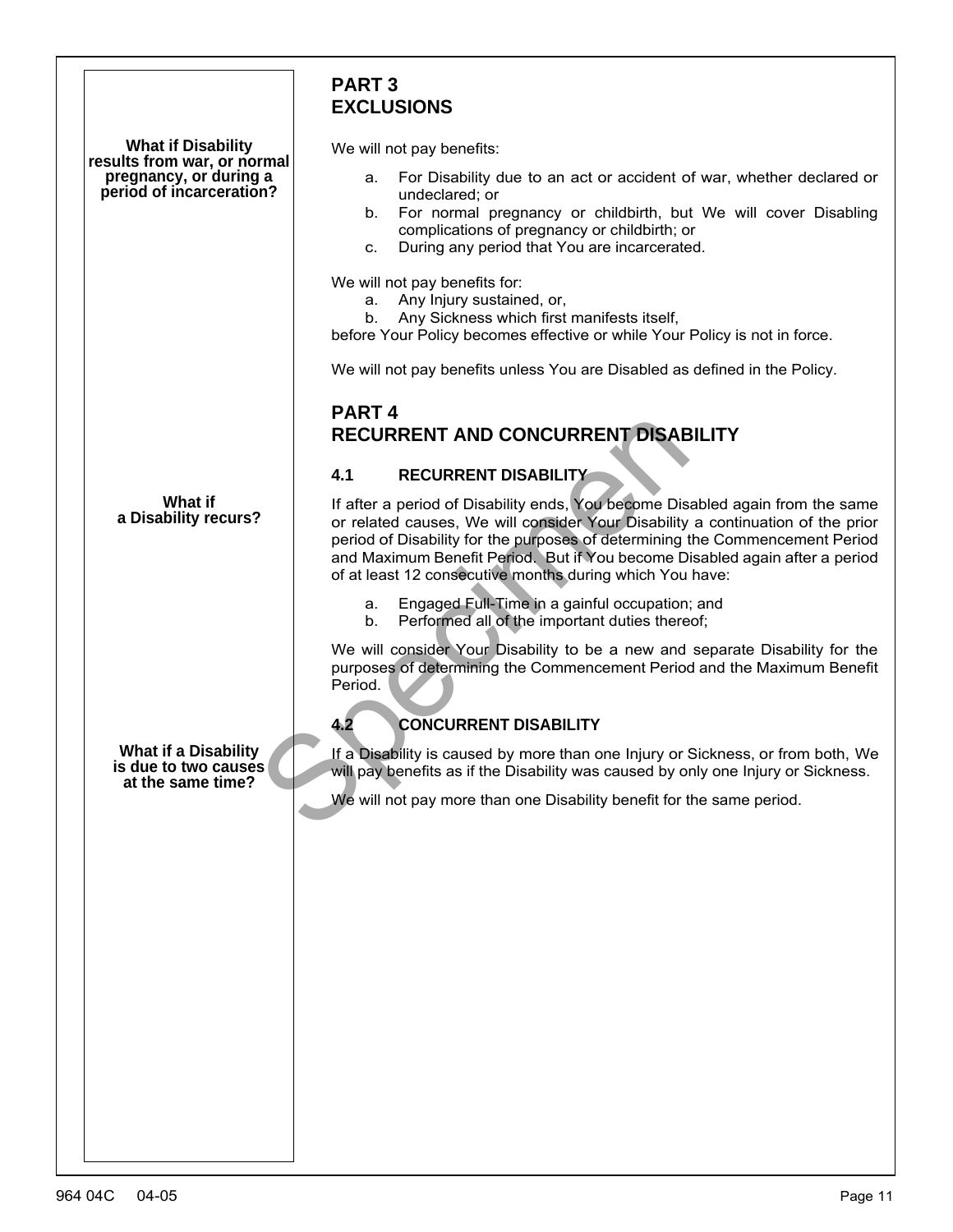## <span id="page-10-0"></span>**PART 5 RENEWAL OPTION AFTER AGE 65 IF EMPLOYED — TOTAL DISABILITY BENEFIT**

### **5.1 RENEWAL OPTION**

After Your 65th birthday, You may continue Your Policy, but only for the Total Disability benefit provided in section 2.1 while:

- a. You remain actively engaged Full-Time in a gainful occupation; and
- b. The premium is paid on time.

We can require proof after Your 65th birthday that You have continued to be actively engaged Full-Time in a gainful occupation.

You cannot elect this option after You have become eligible to elect the Renewal Option in Part 6 (Hospitalization Indemnity Benefit) of the Policy.

The Policy must be in force when You elect this option.

If You elect this option, We will pay the Total Disability benefit subject to the same provisions, exceptions, and limitations in the Policy.

### **5.2 PREMIUMS AFTER AGE 65**

The premium will be the rate then in effect for Your rating group. We can change the premium rate but only if We change the rate for everyone in Your rating group who has this policy form in Your province.

FIER AGE 65<br>
TER AGE 65<br>
TER AGE 65<br>
TER AGE 65<br>
TER AGE 65<br>
TER AGE 65<br>
TER AGE 65<br>
TER AGE 65<br>
Your 65th birthday for a period not covered by Your<br>
will be returned to You, or at Your request, We will<br>
m payable under th Any premium paid after Your 65th birthday for a period not covered by Your Policy under this option will be returned to You, or at Your request, We will apply it to the premium payable under the Renewal Option in Part 6 (Hospitalization Indemnity Benefit) of the Policy.

## <span id="page-10-1"></span>**PART 6 RENEWAL OPTION AFTER AGE 65 IF NOT EMPLOYED — HOSPITALIZATION INDEMNITY BENEFIT**

### **6.1 RENEWAL OPTION**

After Your 65th birthday, when You cease to be actively engaged Full-Time in a gainful occupation, You may continue Your Policy for the rest of Your Life, but only for a Hospitalization Indemnity Benefit, as long as the premium is paid on time. The Hospitalization Indemnity benefit will take the place of all other benefits under Your Policy and, unless We state otherwise, any benefits under riders added to the Policy.

The Policy must be in force when You elect this option.

#### **6.2 HOSPITALIZATION INDEMNITY BENEFIT**

If You elect this option, We will pay You a Hospitalization Indemnity benefit of 100 dollars per day while You are hospitalized in a legally operated hospital because of Injury or Sickness.

This benefit will begin on the date You are hospitalized. We will continue to pay it while You are hospitalized, but We will not pay for more than six months during each continuous period of hospitalization.

**Can the Policy be renewed after age 65 if I am still working?**

**How will the benefit period be limited?**

> **What will the premium be?**

**Can the Policy be renewed after age 65 if I am not working full-time?**

> **What will the benefit be?**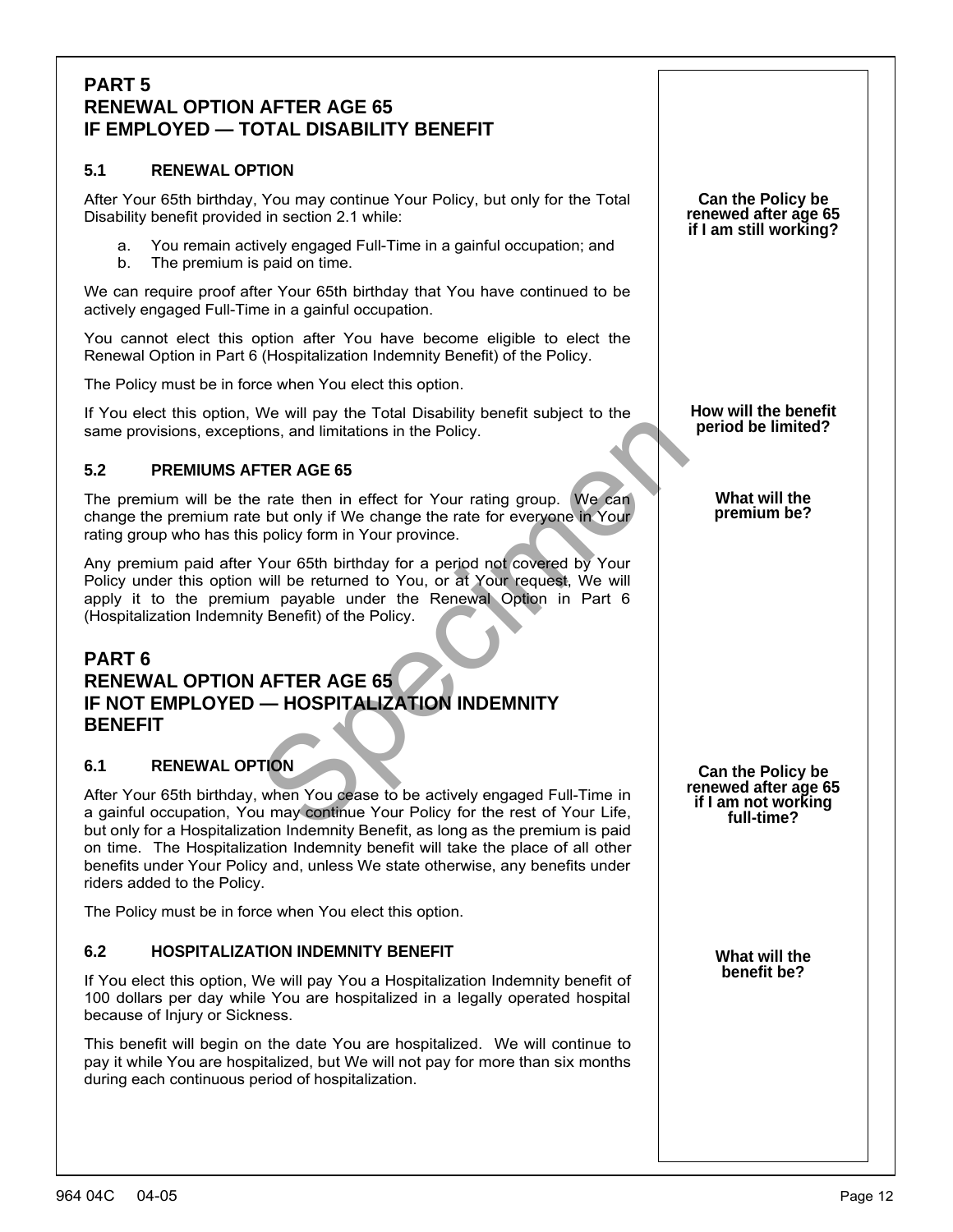<span id="page-11-0"></span>

|                                                       | For the purpose of this benefit, after a period of hospitalization ends, if You are<br>hospitalized again from the same or related cause within 180 days, We will<br>consider it to be a continuation of the first hospitalization.                                          |  |
|-------------------------------------------------------|------------------------------------------------------------------------------------------------------------------------------------------------------------------------------------------------------------------------------------------------------------------------------|--|
|                                                       | For the purposes of this benefit, "hospital" will not mean:                                                                                                                                                                                                                  |  |
|                                                       | A place for convalescence, nursing home, or care for the aged; or<br>а.<br>A place for the care or treatment of Mental Disorders, and/or<br>b.<br>Substance Use Disorders; or<br>A place that is used primarily for custodial, educational, or<br>c.<br>rehabilitative care. |  |
|                                                       | 6.3<br><b>EXCEPTIONS</b>                                                                                                                                                                                                                                                     |  |
| <b>What other Policy</b><br>provisions will change?   | Under this option, the Waiver of Premium, the Recurrent Disability, and Benefit<br>provisions of the Policy will not apply, however, all of the other provisions,<br>exceptions, and limitations of the Policy will apply.                                                   |  |
|                                                       | <b>PREMIUMS</b><br>6.4                                                                                                                                                                                                                                                       |  |
| What will the<br>premium be?                          | The premium will be the rate then in effect for Your rating group. We can<br>change the premium rate but only if We change the rate for everyone in Your<br>rating group who has the policy form in Your rating group in Your province.                                      |  |
| PART <sub>7</sub><br><b>PREMIUM AND REINSTATEMENT</b> |                                                                                                                                                                                                                                                                              |  |
|                                                       | <b>PAYMENT OF PREMIUMS</b><br>7.1                                                                                                                                                                                                                                            |  |
| When are<br>premiums due?                             | The first premium on Your Policy is payable on the Date of Issue. After that,<br>premiums are payable in the amount and mode shown on the Policy Schedule.                                                                                                                   |  |
|                                                       | Payment may be made to Our office, P.O. Box 515, Station A, Mississauga,<br>Ontario L5A 4M3.                                                                                                                                                                                 |  |
|                                                       | Premiums may be paid annually or monthly. If Our rules permit it, You can pay<br>the premiums quarterly or semi-annually. We will allow You to change this by<br>written request, but We will not allow a change while You are Disabled.                                     |  |
|                                                       | <b>GRACE PERIOD</b><br>7.2                                                                                                                                                                                                                                                   |  |
| What happens if<br>a premium payment<br>is late?      | After the first premium has been paid, a grace period of 31 days is allowed for<br>late payment of premium. Your Policy will remain in force during the grace<br>period.                                                                                                     |  |
|                                                       | If the premium is not paid when it is due or within the grace period, the Policy<br>will lapse.                                                                                                                                                                              |  |
|                                                       | 7.3<br><b>REINSTATEMENT</b>                                                                                                                                                                                                                                                  |  |
| How can<br>a lapsed Policy<br>be reinstated?          | If Your Policy lapses because the premium is not paid when due or within the<br>grace period, it will be reinstated if We accept payment of the premium without<br>requiring a reinstatement application.                                                                    |  |
|                                                       | If We receive the premium due at Our office within 57 days from the date the<br>premium was due, We will not require evidence of Your insurability.                                                                                                                          |  |
|                                                       | If We receive the premium after 57 days, We will require a reinstatement<br>application. We will issue You a conditional receipt for the premium. If We<br>approve Your application, the Policy will be reinstated as of the date of Our<br>approval.                        |  |
|                                                       |                                                                                                                                                                                                                                                                              |  |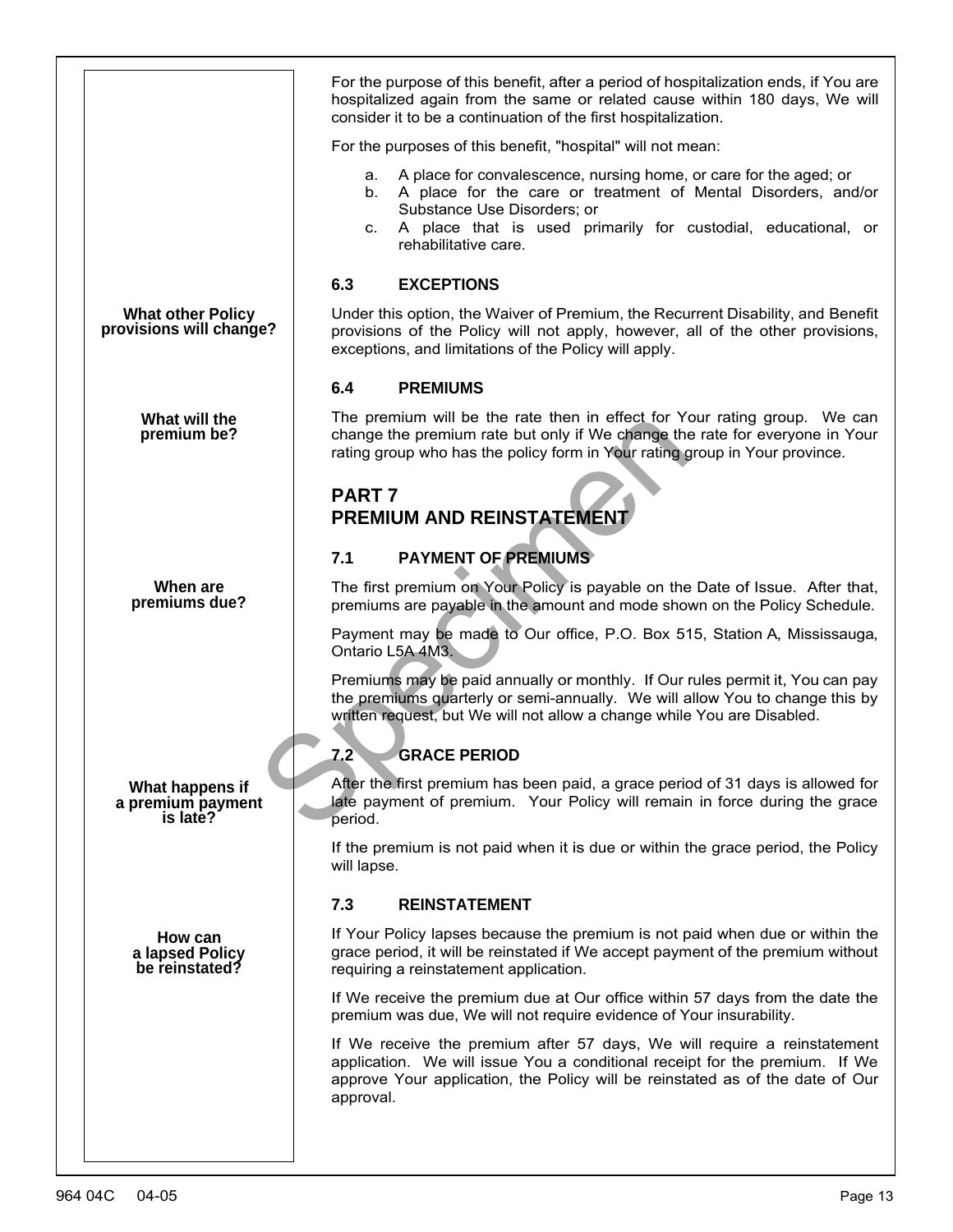<span id="page-12-1"></span><span id="page-12-0"></span>

| If We disapprove Your application, We must do so in writing within 45 days of<br>the date of the conditional receipt or the Policy will be reinstated on the 45th<br>day.                                                                                                            |                                                                |  |
|--------------------------------------------------------------------------------------------------------------------------------------------------------------------------------------------------------------------------------------------------------------------------------------|----------------------------------------------------------------|--|
| The reinstated Policy will cover only loss due to:                                                                                                                                                                                                                                   |                                                                |  |
| Injury sustained after the date of reinstatement; or<br>a.<br>b.<br>Sickness that begins more than ten days after such date.                                                                                                                                                         |                                                                |  |
| Except for this and any new provisions that are added to the reinstated Policy,<br>Your rights and Our rights will be the same as before the Policy lapsed.                                                                                                                          |                                                                |  |
| 7.4<br><b>PREMIUM REFUND AT DEATH</b>                                                                                                                                                                                                                                                |                                                                |  |
| Upon notice of Your death, We will make a pro rata refund of any premium<br>paid for a period beyond the month of Your death.                                                                                                                                                        | Is there any premium<br>refund at death?                       |  |
| <b>PART 8</b><br><b>WAIVER OF PREMIUM</b>                                                                                                                                                                                                                                            |                                                                |  |
| After You have been Disabled for 90 days, We will waive any premium that<br>becomes due while You remain Disabled. Your Policy and its benefits will<br>continue as if the premium had been paid.                                                                                    | When will premiums<br>be waived?                               |  |
| We will also refund any premium that became due and was paid during those.<br>first 90 days of Disability.                                                                                                                                                                           |                                                                |  |
| When You are no longer eligible for Waiver of Premium, You can continue<br>Your Policy in force by paying the next premium that becomes due.                                                                                                                                         |                                                                |  |
| Waiver of Premium will not apply to any premiums which become due after<br>You elect the Renewal Option in Part 6 (Hospitalization Indemnity Benefit) of<br>the Policy.                                                                                                              |                                                                |  |
| <b>PART 9</b><br>THE CONTRACT                                                                                                                                                                                                                                                        |                                                                |  |
| <b>CHANGES TO THE POLICY</b><br>9.1                                                                                                                                                                                                                                                  |                                                                |  |
| No one, including any agent, has the right to change or waive any part of the<br>Policy unless the change is approved in writing by one of Our Officers. The<br>change will not be effective until the approval is noted on or attached to the<br>Policy by Us.                      | <b>Can the Policy</b><br>be changed?                           |  |
| 9.2<br><b>INCONTESTABLE</b>                                                                                                                                                                                                                                                          |                                                                |  |
| After Your Policy has been in force for two years, excluding any time You are<br>Disabled, We cannot contest it. This does not apply if a material fact has been<br>fraudulently misrepresented or not disclosed to Us.                                                              | For how long is<br>the Policy contestable?                     |  |
| 9.3<br><b>CONFORMITY WITH PROVINCIAL STATUTES</b>                                                                                                                                                                                                                                    |                                                                |  |
| Any provisions in this Policy which, on its Date of Issue, conflict with the laws<br>of the province in which You reside on that date, are amended to meet the<br>minimum requirements of such laws.                                                                                 | What if the Policy<br>differs with provincial<br>requirements? |  |
| <b>ASSIGNMENT</b><br>9.4                                                                                                                                                                                                                                                             |                                                                |  |
| We will not be bound by an assignment of Your Policy or any claim unless We<br>receive a written assignment at Our office before We pay the benefits claimed.<br>We will not be responsible for the validity of any assignment. No assignment<br>will alter the terms of the Policy. | When must<br>notice of assignment<br>be sent?                  |  |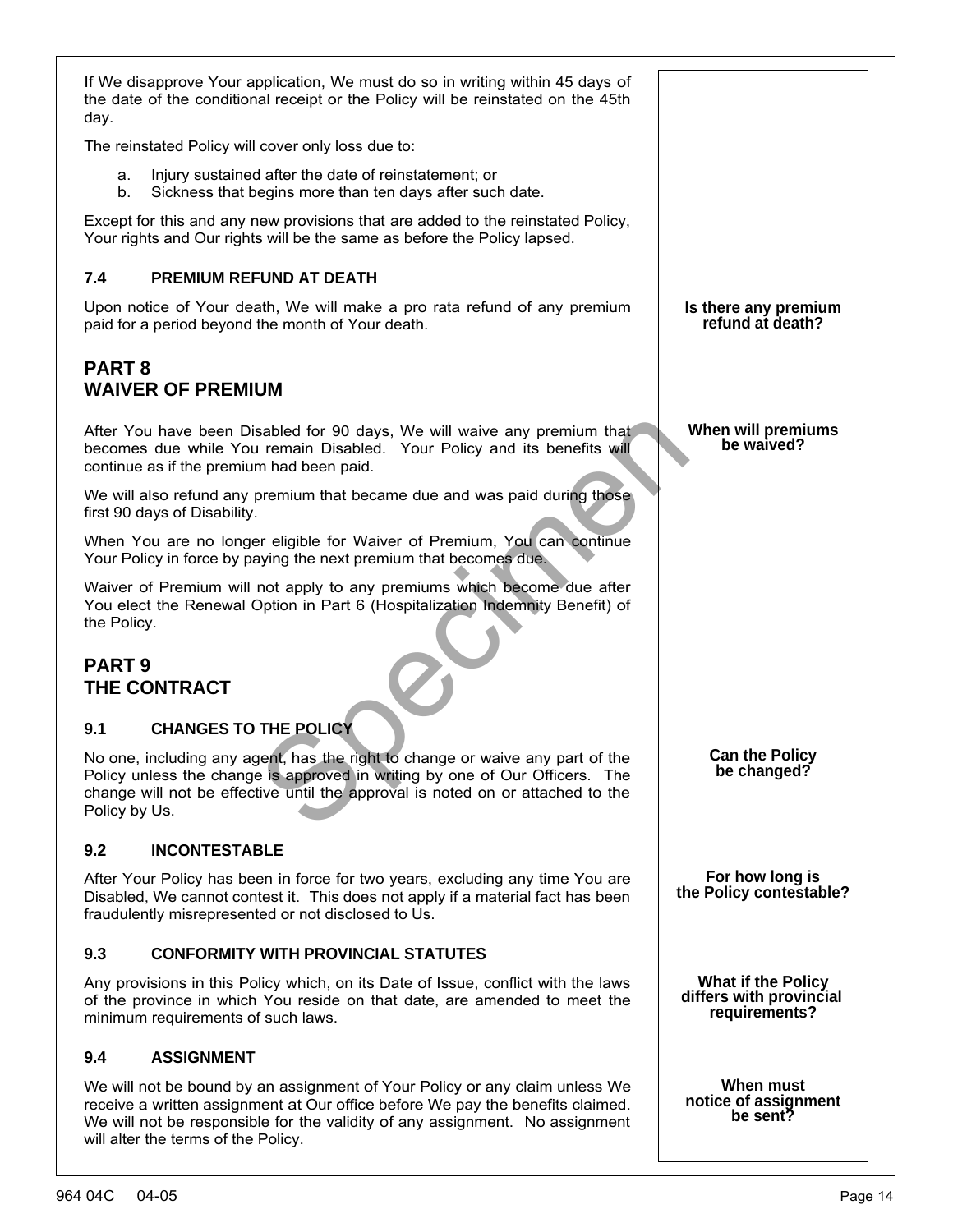**What if there is a misstatement of age?**

**Disability occur? When must**

### **9.5 MISSTATEMENT OF AGE**

If Your age has been misstated, the benefits under the Policy will be those that the premium You paid would have purchased at Your correct age.

### **9.6 TIME OF LOSS**

All Disabilities must occur while Your Policy is in force, but termination of Your Policy will not affect any claim for Disability that begins within 30 days of the date of Injury that occurs while Your Policy is in force and later causes such Disability.

# <span id="page-13-0"></span>**PART 10 EXAMINATIONS**

At Our Expense, We can have You examined, tested or functionally assessed by a Physician of Our choice as often as is reasonably required while Your claim is continuing. Also, a representative of Ours may conduct a personal interview with You or examine Your financial records as often as may reasonably be required.

# **PART 11 STATUTORY CONDITIONS**

### **11.1 1. THE CONTRACT**

reasonably be required.<br>
PART 11<br>
STATUTORY CONDITIONS<br>
11.1 1. THE CONTRACT<br>
The application, this Policy, any document attached<br>
and any amendment to the contract agred upon is<br>
issued, constitute the entire contract, an The application, this Policy, any document attached to this Policy when issued, and any amendment to the contract agreed upon in writing after the Policy is issued, constitute the entire contract, and no agent has authority to change the contract or waive any of its provisions.

## <span id="page-13-1"></span>**2. WAIVER**

The insurer shall be deemed not to have waived any condition of this contract, either in whole or in part, unless the waiver is clearly expressed in writing signed by the insurer.

### **3. COPY OF APPLICATION**

The insurer shall, upon request, furnish to the insured or to a claimant under the contract a copy of the application.

## **11.2 MATERIAL FACTS**

No statement made by the insured or person insured at the time of application for this contract shall be used in defence of a claim under or to avoid this contract unless it is contained in the application or any other written statements or answers furnished as evidence of insurability.

#### **11.3 1. NOTICE AND PROOF OF CLAIM**

The insured or a person insured, or a beneficiary entitled to make a claim, or the agent of any of them, shall

- a. Give written notice of claim to the insurer
	- i. by delivery thereof, or by sending it by registered mail to the head office or chief agency of the insurer in the Province; or
	- ii. by delivery thereof to an authorized agent of the insurer in the Province,

not later than thirty days from the date a claim arises under the contract on account of an accident, sickness or disability;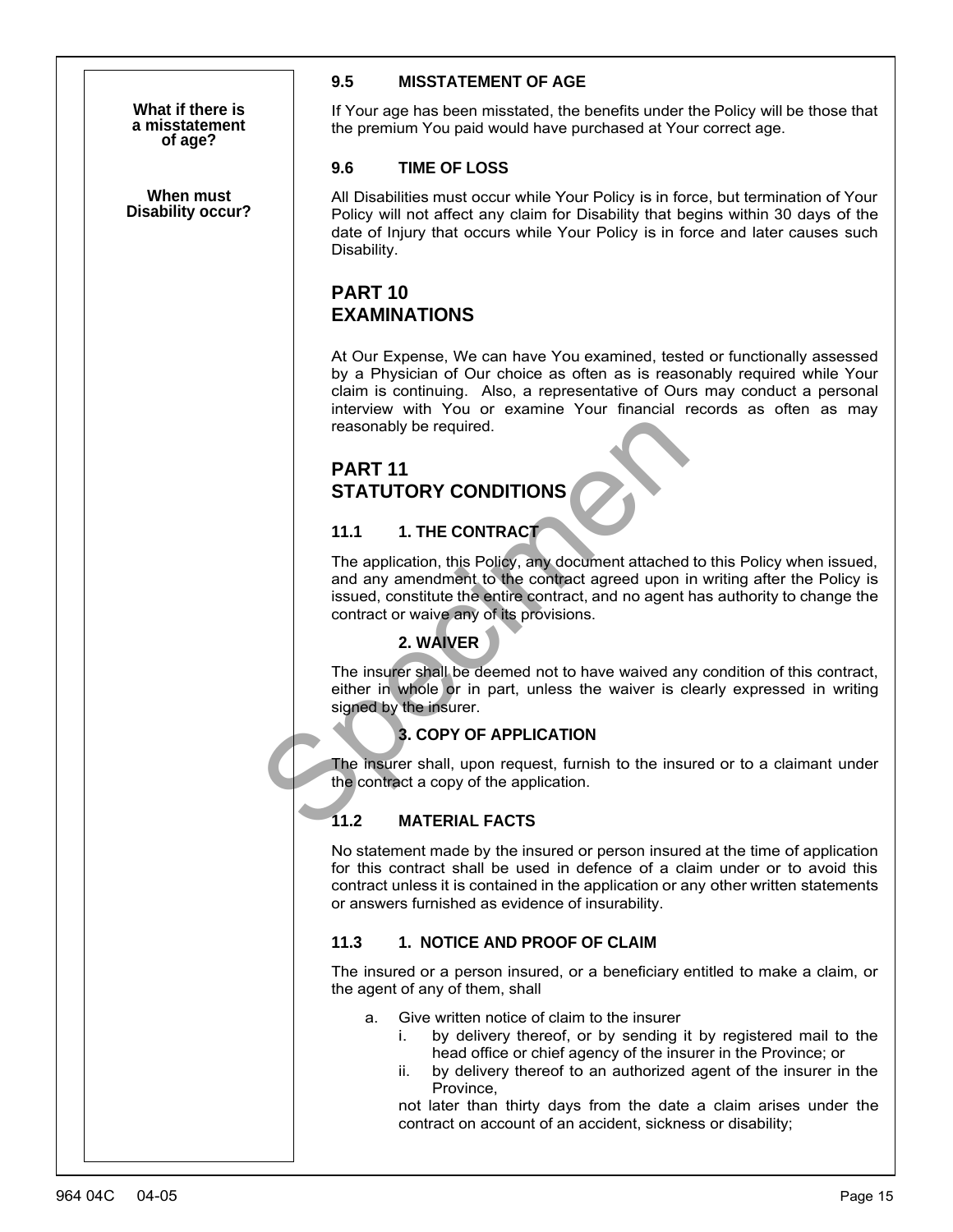- b. Within ninety days from the date a claim arises under the contract on account of an accident, sickness or disability, furnish to the insurer such proof as is reasonably possible in the circumstances of the happening of the accident or the commencement of the sickness or disability, and the loss occasioned thereby, the right of the claimant to receive payment, his or her age, and the age of the beneficiary if relevant; and
- c. If so required by the insurer, furnish a satisfactory certificate as to the cause or nature of the accident, sickness or disability for which claim may be made under the contract and as to the duration of such a disability.

### **2. FAILURE TO GIVE NOTICE OF PROOF**

Failure to give notice of claim or furnish proof of claim within the time prescribed by this statutory condition does not invalidate the claim if the notice or proof is given or furnished as soon as reasonably possible, and in no event later than one year from the date of the accident or the date a claim arises under the contract on account of sickness or disability if it is shown that it was not reasonably possible to give notice or furnish proof within the time so prescribed.

### **11.4 INSURER TO FURNISH FORMS FOR PROOF OF CLAIM**

FURNISH FORMS FOR PROOF OF CLAIM<br>
to forms for proof of claim within fifteen days after<br>
the twhere the claimant has not received the forms<br>
to submit his proof of claim in the form of a written<br>
or nature of the loss.<br> **C** The insurer shall furnish forms for proof of claim within fifteen days after receiving notice of claim, but where the claimant has not received the forms within that time he may submit his proof of claim in the form of a written statement of the cause or nature of the accident, sickness or disability giving rise to the claim and of the extent of the loss.

### **11.5 RIGHTS OF EXAMINATION**

As a condition precedent to recovery of insurance moneys under this contract,

- a. The claimant shall afford to the insurer an opportunity to examine the person of the person insured when and so often as it reasonably requires while the claim hereunder is pending, and
- b. In the case of death of the person insured, the insurer may require an autopsy subject to any law of the applicable jurisdiction relating to autopsies.

## **11.6 WHEN MONEYS PAYABLE OTHER THAN FOR LOSS OF TIME**

All moneys payable under this contract, other than benefits for loss of time, shall be paid by the insurer within sixty days after it has received proof of claim.

### **11.7 WHEN LOSS OF TIME BENEFITS PAYABLE**

The initial benefits for loss of time shall be paid by the insurer within thirty days after it has received proof of claim and payment shall be made thereafter in accordance with the terms of the contract but not less frequently than once in each succeeding sixty days while the insurer remains liable for the payments, if the person insured when required to do so, furnishes before payment proof of continuing disability.

### **11.8 LIMITATION OF ACTIONS**

An action or proceeding against the insurer for the recovery of a claim under this contract shall not be commenced more than one year after the date insurance money became payable or would have become payable if it had been a valid claim.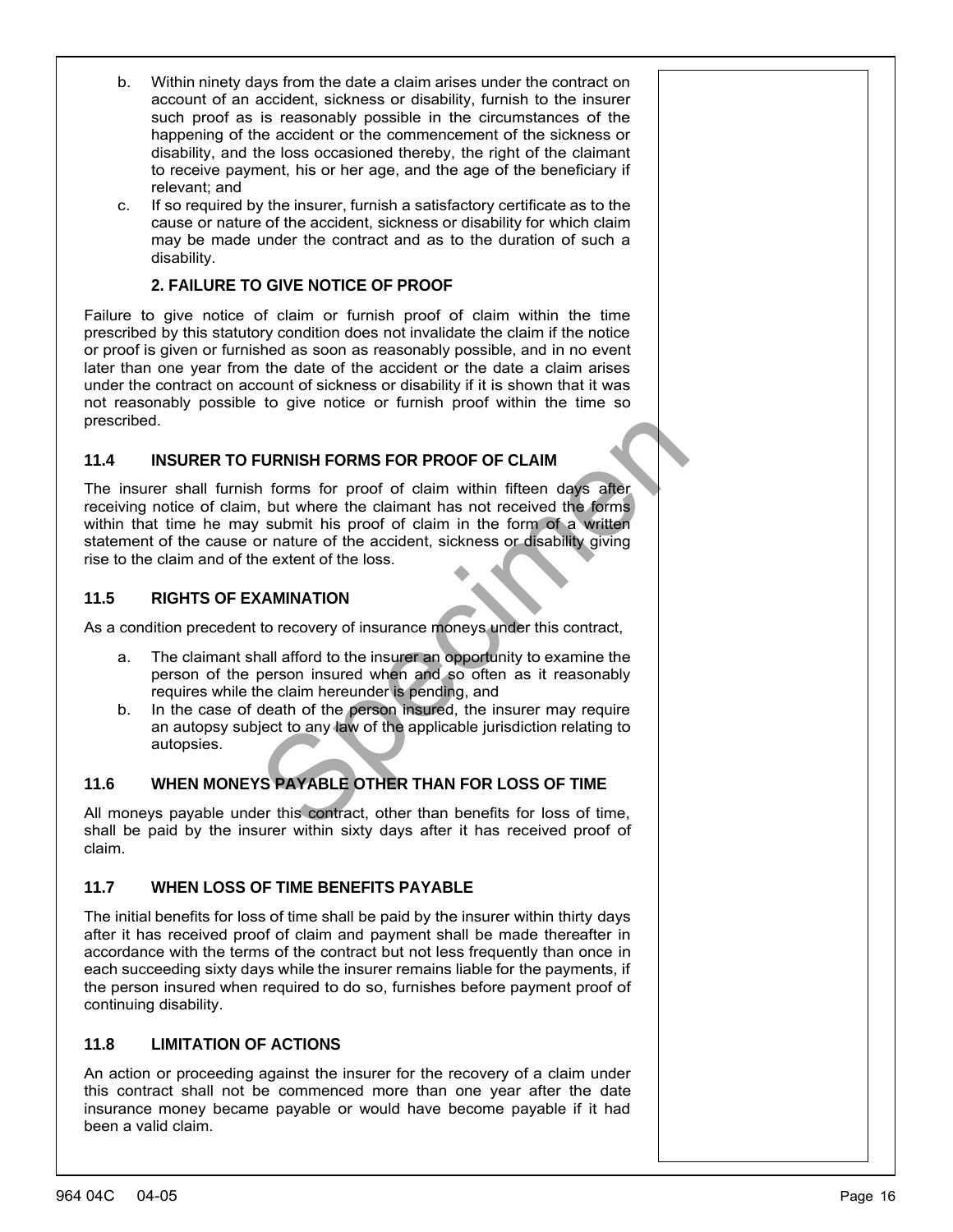## <span id="page-15-0"></span>**Provincial amendments**

#### **This policy contract is amended by adding the following provisions:**

#### **Limitation of Actions:**

Every action or proceeding against an insurer for the recovery of insurance money payable under the contract is absolutely barred unless commenced within the time set out in the Insurance Act (for actions or proceedings governed by the laws of Alberta and British Columbia), The Insurance Act (for actions or proceedings governed by the laws of Manitoba), the Limitations Act, 2002 (for actions or proceedings governed by the laws of Ontario), or in other applicable legislation in your province of residence. For those actions or proceedings governed by the laws of Quebec, the prescriptive period is set out in the Quebec Civil Code.

#### **Beneficiary restriction:**

Your policy contains a provision restricting or removing your right to designate a beneficiary to receive any insurance money payable under the contract if,

- this coverage was purchased over the telephone\*;
- this coverage was purchased on-line\*;
- a Child Term Rider was or will be added to the policy contract;
- this coverage is a Critical Illness policy which contains a Return of Premium rider;
- this coverage is a Disability Buy/Sell Insurance policy;
- this coverage is a Key Person Disability Insurance policy;
- this coverage is a Retirement Protector Insurance policy; or
- this coverage includes a Retirement Protector Rider.

problem under the collision,<br>
spurchased on-line\*;<br>
spurchased on-line\*;<br>
a Critical Illness policy which contains a Return of Premium ride<br>
a Disability Buy/Sell Insurance policy;<br>
a Key Person Disability Insurance policy \*You can designate a beneficiary or beneficiaries of your choice without restriction once your policy has been delivered to you by completing a Beneficiary Change form.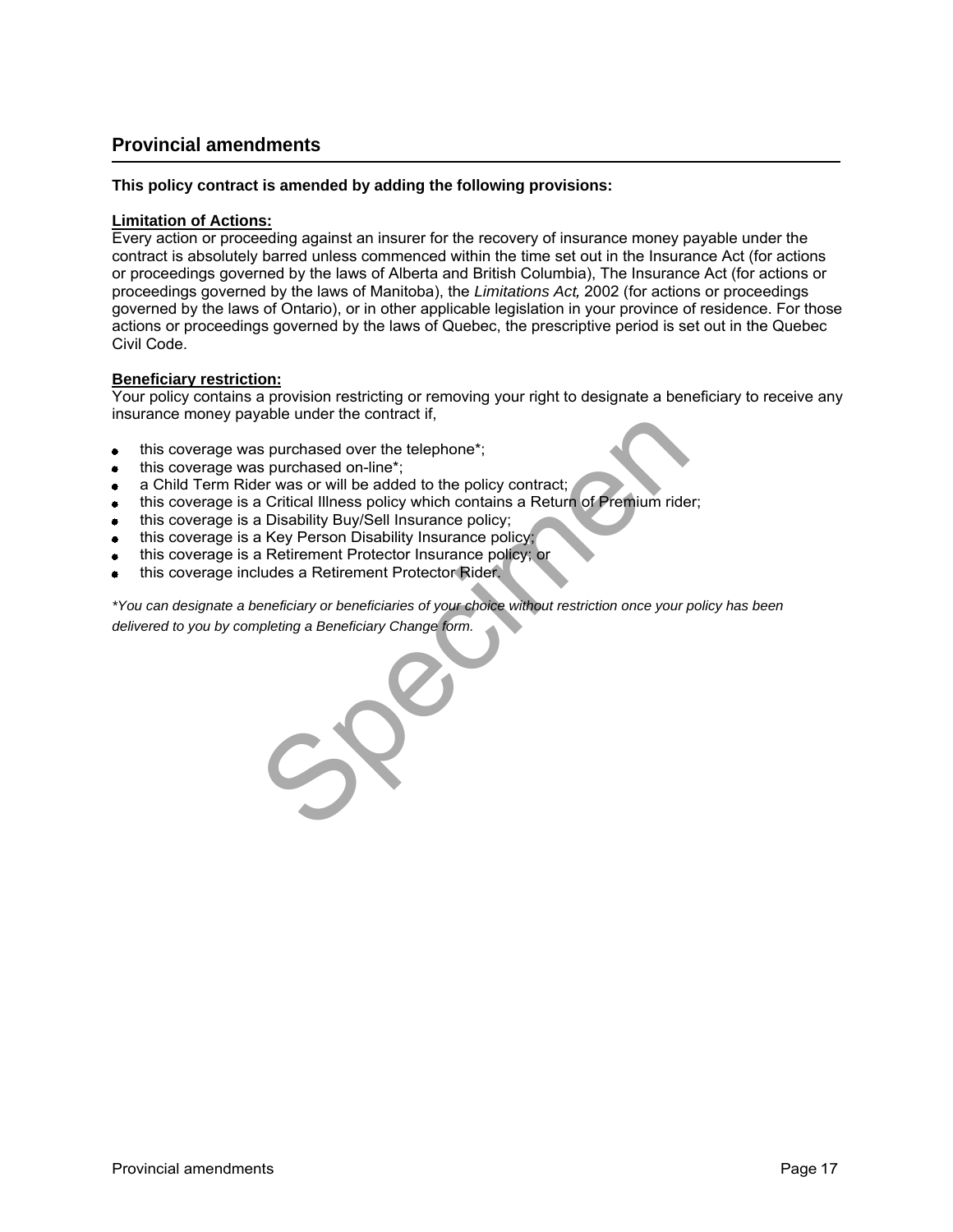### **Provincial amendments**

#### **If you reside in the provinces of Alberta, British Columbia, Manitoba or Ontario, this policy contract is amended as follows:**

The Statutory Conditions in the policy are deleted and replaced with the following:

#### **STATUTORY CONDITIONS**

#### **The Contract**

The application, this policy, any document attached to this policy when issued and any amendment to the contract agreed on in writing after this policy is issued constitute the entire contract, and no agent has authority to change the contract or waive any of its provisions.

#### **Material Facts**

No statement made by the insured or a person insured at the time of application for the contract may be used in defence of a claim under or to avoid the contract unless it is contained in the application or any other written statements or answers furnished as evidence of insurability.

#### **Notice and Proof of Claim**

- (1) The insured or a person insured, or a beneficiary entitled to make a claim, or the agent of any of them, must:
	- (a) give written notice of claim to the insurer:
		- (i) by delivery of the notice, or by sending it by registered mail, to the head office or chief agency of the insurer in the province, or
		- (ii) by delivery of the notice to an authorized agent of the insurer in the province, not later than 30 days after the date a claim arises under the contract on account of an accident, sickness or disability,
- by the massive of a person massive at the three of approach of the contract unless it is contained in the column under or to avoid the contract unless it is contained in the mist or answers furnished as evidence of insurab (b) within 90 days after the date a claim arises under the contract on account of an accident, sickness or disability, furnish to the insurer such proof as is reasonably possible in the circumstances of:
	- (i) the happening of the accident or the start of the sickness or disability,
	- (ii) the loss caused by the accident, sickness or disability,
	- (iii) the right of the claimant to receive payment,
	- (iv) the claimant's age, and
	- (v) if relevant, the beneficiary's age,
	- and
	- (c) if so required by the insurer, furnish a satisfactory certificate as to the cause or nature of the accident, sickness or disability for which claim is made under the contract and, in the case of sickness or disability, its duration.
- (2) Failure to give notice of claim or furnish proof of claim within the time required by this condition does not invalidate the claim if:
	- (a) the notice or proof is given or furnished as soon as reasonably possible, and in no event later than one year after the date of the accident or the date a claim arises under the contract on account of sickness or disability, and it is shown that it was not reasonably possible to give the notice or furnish the proof in the time required by this condition, or
	- (b) in the case of the death of the person insured, if a declaration of presumption of death is necessary, the notice or proof is given or furnished no later than one year after the date a court makes the declaration.